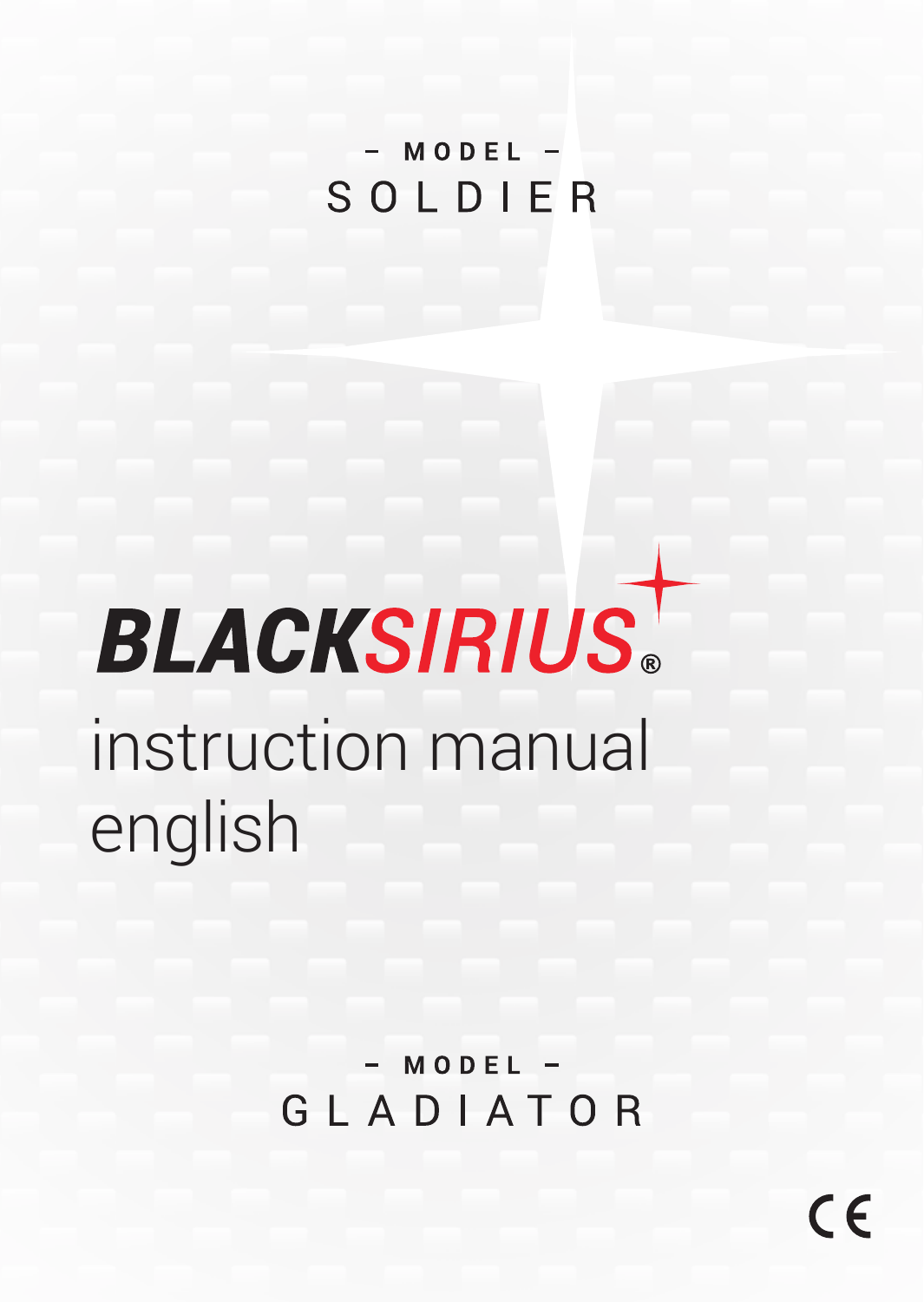# TABLE OF CONTENTS

| 1.               | <b>INTRODUCTION</b>                                     | Page 3  |
|------------------|---------------------------------------------------------|---------|
| 1.1              | Introduction                                            | Page 3  |
|                  | 1.2 Using the instruction manual                        | Page 3  |
| 2.               | <b>PRODUCT DESCRIPTION</b>                              | Page 4  |
| 2.1              | Proper use and probable misuse                          | Page 4  |
| $2.2\phantom{0}$ | Product description                                     | Page 4  |
| 2.3              | Component description                                   | Page 6  |
| 2.4              | Technical specifications                                | Page 7  |
| 2.5              | Size chart                                              | Page 7  |
| 2.6              | Certification marks                                     | Page 8  |
| 3.               | <b>SAFETY INFORMATION</b>                               | Page 9  |
| 3.1              | General safety information                              | Page 9  |
| 3.2              | Safety information regarding proper use                 | Page 9  |
| 3.3              | Safety information regarding storage                    | Page 9  |
| 3.4              | Safety information regarding transport                  | Page 9  |
| 3.5              | Safety information regarding use                        | Page 9  |
| 3.6              | Safety information regarding cleaning                   | Page 10 |
| 3.7              | Safety information regarding maintenance                | Page 10 |
| 3.8              | Safety information regarding inspection                 | Page 10 |
| 3.9              | Safety information regarding limits of use              | Page 10 |
|                  | 3.10 Safety information regarding service life          | Page 10 |
|                  | 3.11 Safety information regarding proper disposal       | Page 10 |
| 4.               | <b>USE</b>                                              | Page 11 |
| 4.1              | Attaching the pouches and adjusting the carrier systems | Page 11 |
| 4.2              | Putting on the carrier systems                          | Page 12 |
| 5.               | <b>CLEANING / CARE INSTRUCTIONS</b>                     | Page 13 |
| 6.               | <b>EU DECLARATION OF CONFORMITY</b>                     | Page 14 |
| 7.               | <b>MANUFACTURER'S DATA</b>                              | Page 14 |
|                  | <b>ANNEX I - LOGGING</b>                                | Page 15 |
|                  |                                                         |         |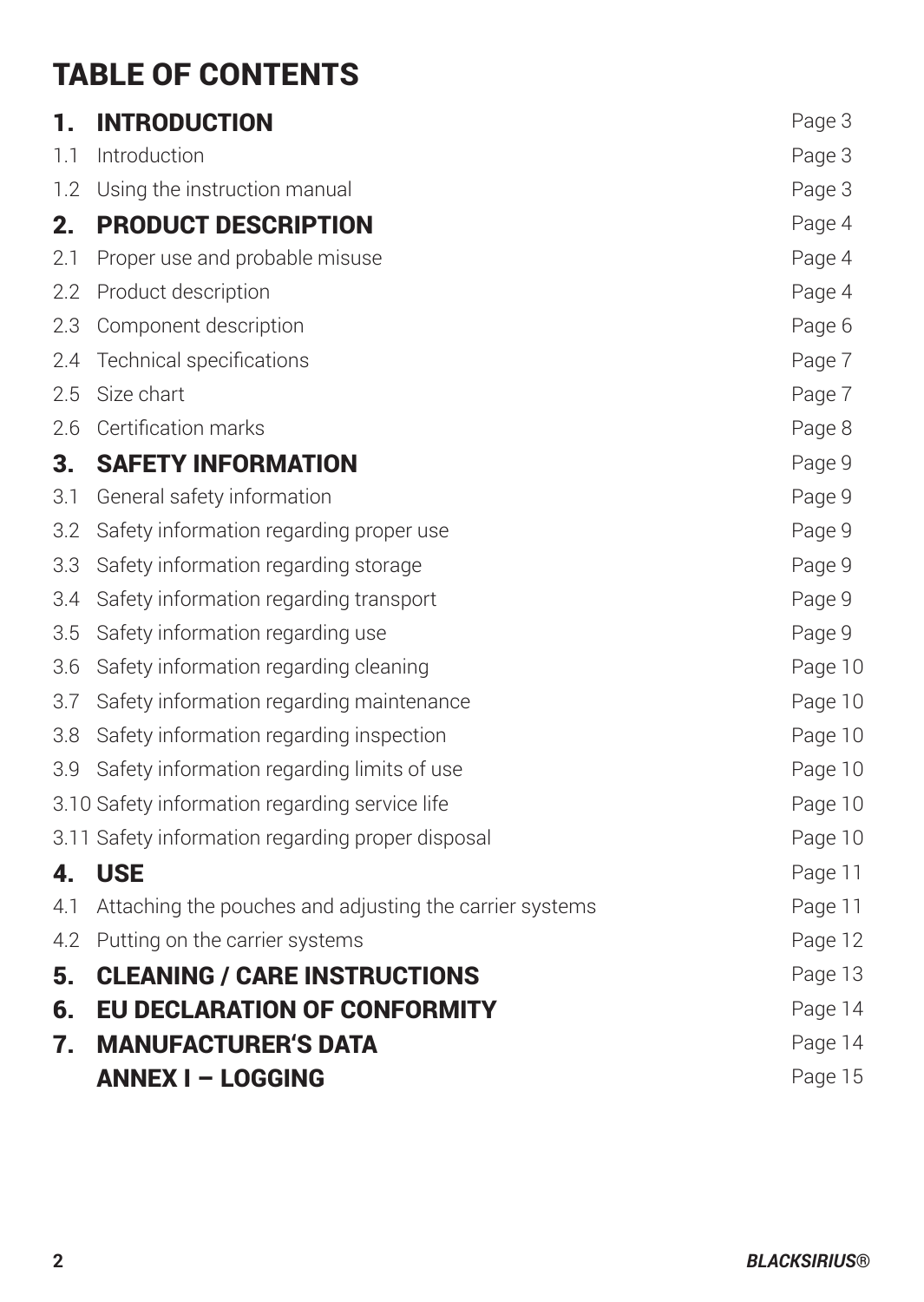# 1. INTRODUCTION

## 1.1 INTRODUCTION

#### Welcome to *BLACKSIRIUS*®,

we congratulate you on a very good investment in your personal safety and thank you for purchasing a *BLACKSIRIUS*® carrier system. You have made an excellent choice. Please take the time to carefully read the instruction manual. This instruction manual contains very important safety, usage, and maintenance information and instructions for the *BLACKSIRIUS*® *MODEL: GLADIATOR* and *MODEL: SOLDIER* carrier systems. Both models are PPE (personal protective equipment) and have been tested and certified in accordance with EN 13356:2001 by TÜV Rheinland LGA Products GmbH. The carrier systems are intended to increase your safety, but they are capable of much more. We hope you enjoy reading this manual. For further information, see our homepage **www.nddesign.eu** or our shop at **www.blacksirius.de**. If you have any further questions, please contact us at **info@blacksirius.de**. We take the quality of our products and the satisfaction of our customers very seriously.

#### 1.2 USING THE INSTRUCTION MANUAL

Read this instruction manual carefully and ensure that you that you have understood its contents before you use the product. The product may only be used by persons who have read and understood this instruction manual in its entirety.

Always follow all the instructions. This helps avoid risks that may lead to property damage and/or severe or lethal injury. Ensure that every person that uses the carrier system has read this instruction manual and observes its contents. Keep all safety information and this instruction manual for later use and pass these on to subsequent users of the carrier system. The manufacturer is not liable for property damage or injury as a result of improper use or failure to observe the safety instructions. Improper use or failure to observe the safety instructions will void the warranty.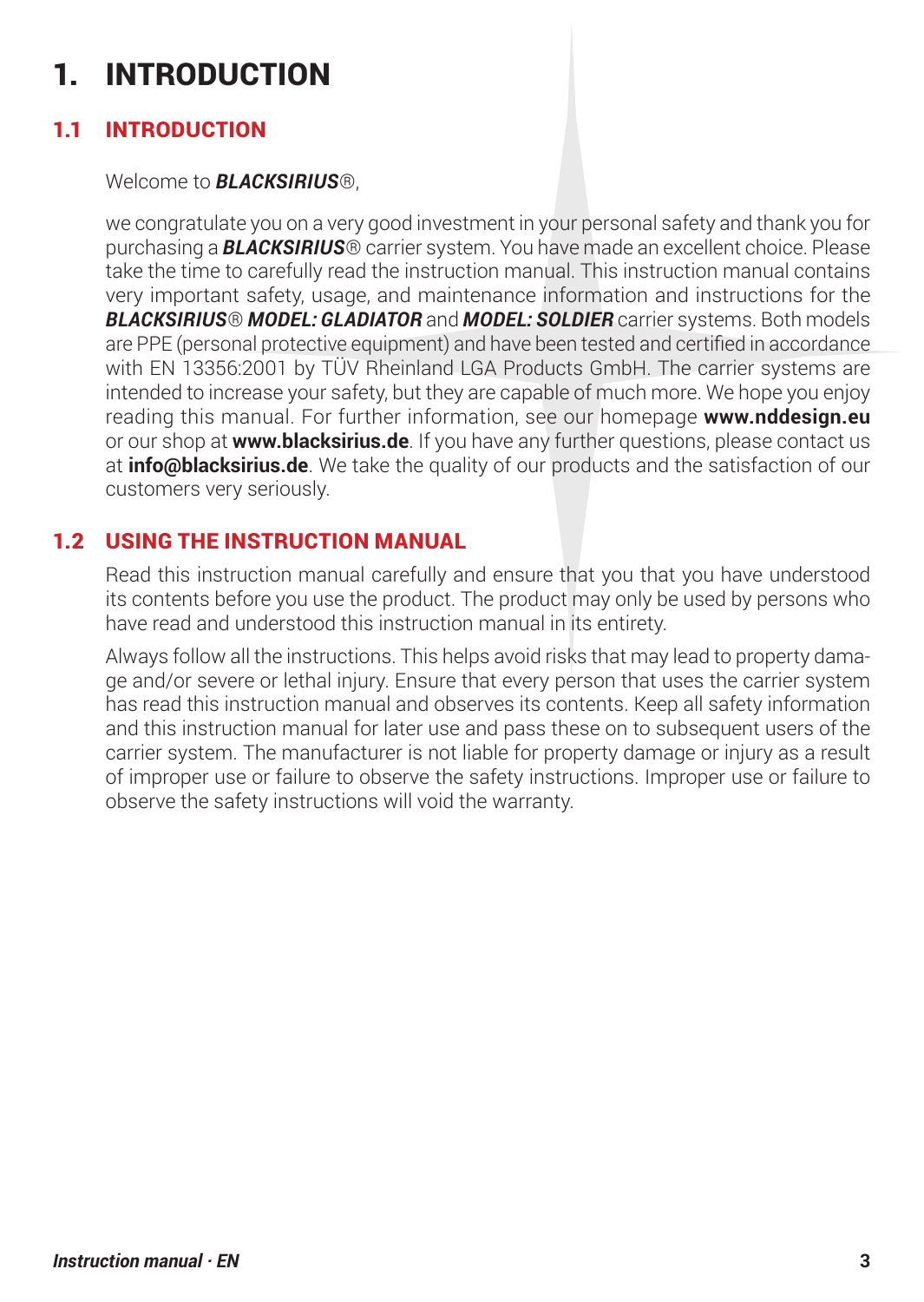# 2. PRODUCT DESCRIPTION

## 2.1 PROPER USE AND PROBABLE MISUSE

The *BLACKSIRIUS*® carrier systems – *MODEL: GLADIATOR* und *MODEL: SOLDIER* – are intended as clothing or equipment for the recognition and protection of the wearer. The carrier systems are intended to be used for increasing visibility. The reflectors are highly reflective and light up in twilight, limited visibility, and at night. The carrier systems are intended to protect all persons (pedestrians, bicyclists, motor cyclists), with a chest-width of 70 cm and more during their outdoor activities in dark conditions.

The *BLACKSIRIUS*® carrier systems should not be used for protection against chemical risks, heat and fire, cold, electricity, or any other types of risks.

The product may only be used with the following original parts:

#### *BLACKSIRIUS*® *POUCH*

The product may only be used in accordance with this instruction manual. Any use other than that described in this instruction manual constitutes improper use. Improper use can cause risk to humans, animals, and the environment.

## 2.2 PRODUCT DESCRIPTION

The *BLACKSIRIUS*® carrier systems are the result of specialists from the fields of medicine, orthopedics, military, sports, and engineering pooling their efforts and coordinating even the smallest measurements down to 0.5 mm. The carrier systems and the brand name are protected at European level by patents and a registered trademark, and they have undergone multiple testing and certification.

*BLACKSIRIUS*® is a fashion accessory with a system and a premium product **Made in Germany** intended for general outdoor, sports, leisure, and fashion activities. The carrier systems are PPE in accordance with EN 13356:2001 – Visibility accessories for non-professional use – and have been tested and certified by TÜV Rheinland. The product is a high-quality carrier system with detachable pouches that can be worn over clothing without restriction of movement. The integrated/removable slim, water-repellent reflector pouches offer barrier-free opening and closing and enough room for everyday utensils such as mobile phones, MP3 players, debit cards, ID cards, keys, energy bars, and much more.

There are two models available: *GLADIATOR* and *SOLDIER*.

The carrier system *GLADIATOR* is worn over the left shoulder only, while the carrier system *SOLDIER* is worn over both shoulders. Wearing the model *SOLDIER* carrier system furthermore gently restrains the shoulders to ensure an upright posture while walking. An upright posture while walking reduces joint stress. The different models have different areas of application and can be chosen to meet specific requirements. Running, horseback riding, motorcycling, and bicycling are just a few examples of possible uses. Only the finest, highest-quality materials are specially-made and used for the product. Power strips have been incorporated to promote biomechanical processes. The specially developed swivel joint ensures that the *BLACKSIRIUS*® carrier system adapts to any physique, even during dynamic movements while exercising. This guarantees exceptional wearing comfort. In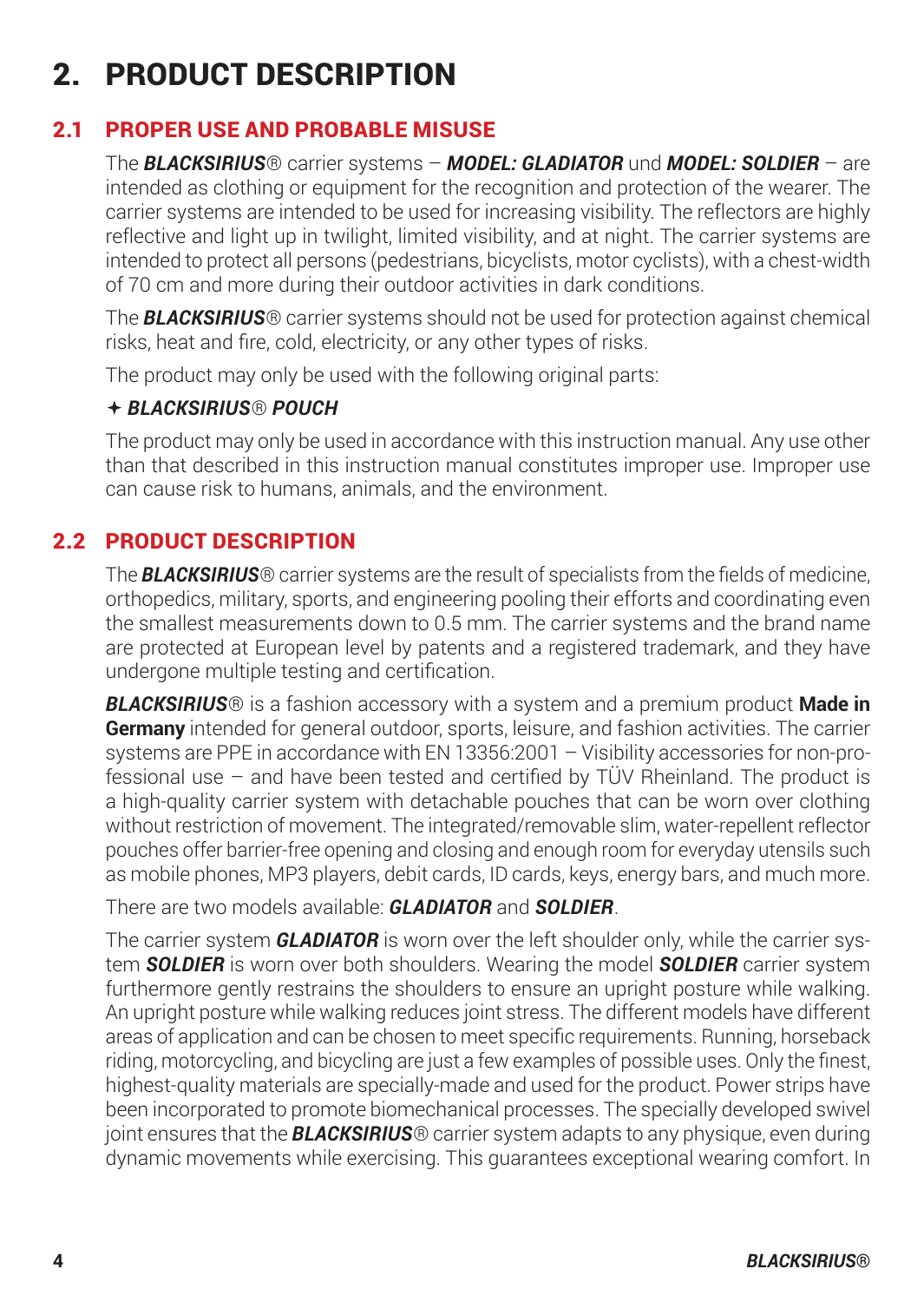addition, the carrier systems are extremely lightweight and, therefore, ideal for competition preparation training. However, the range of applications of the *BLACKSIRIUS*® carrier systems is not limited to sports. *BLACKSIRIUS*® is your faithful companion, even when just walking your dog. The range of uses is simply inexhaustible. An impressive effect that emphasizes design and lifestyle is produced by the high-quality integrated reflectors that light up and reflect powerfully in twilight, limited visibility, and at night. *BLACKSIRIUS*® simply facilitates everyday outdoor activities. Depending on model, sizes produced are chest circumference of 70 - 100 cm (XXXS - M) and 100 - 140 cm (M - XXXL). The carrier systems do not take on odors and are, furthermore, washable at 30° C.

#### **The advantages at a glance:**

- The carrier systems can save lives by preventing accidents
- PPE certified in accordance with EN 13356:2001
- The carrier systems have various uses
- Extremely light and unique
- $+$  Individually adjustable to fit any physique
- Follows every dynamic movement
- Hassle-free carrying of every-day utensils
- Promotion of biomechanical processes of movement
- Sets fashionable accents
- *MODEL: SOLDIER* improves posture
- Odorless
- Washable up to 50 times
- Removable and water repellent pouches
- Ensures safety at night 360° around thanks to high-performance reflectors
- Made with nontoxic and high-quality materials
- The carrier systems are useful for a variety of leisure outdoor activities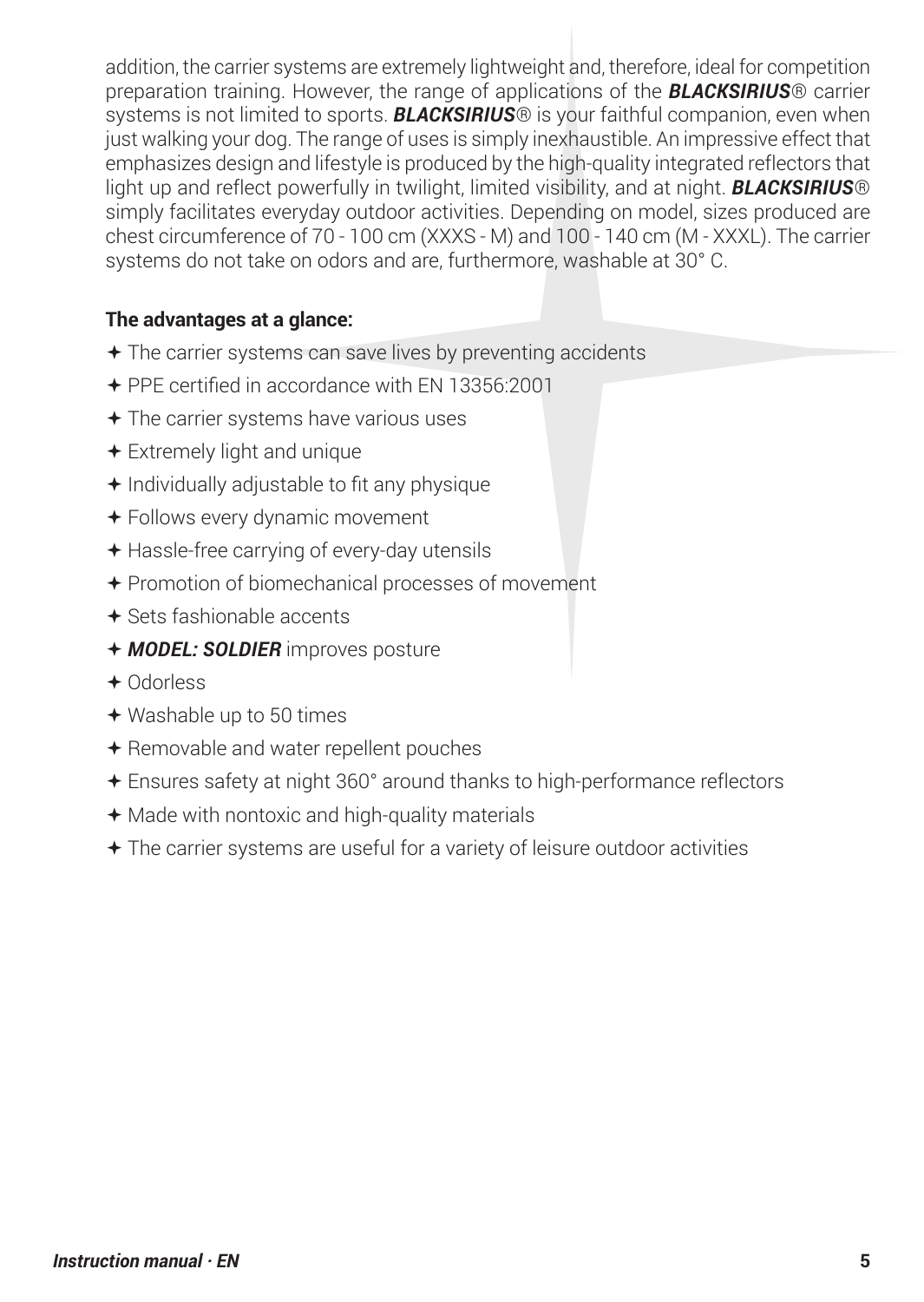## 2.3 COMPONENT DESCRIPTION



- 1. Quick release fastener
- 2. Adjuster, small
- 3. Adjuster, large
- 4. Label & type designation
- 5. ALPHA connector
- 6. Swivel joint
	- 7. Swivel joint holder
	- 8. Power strips
- 9. BRAVO connector





# *BLACKSIRIUS*® pouch

- 10. Label & type designation
- 11. Hook-and-loop fastener
- 12. Fastener plate
- 13. Fastener tab

*front back*

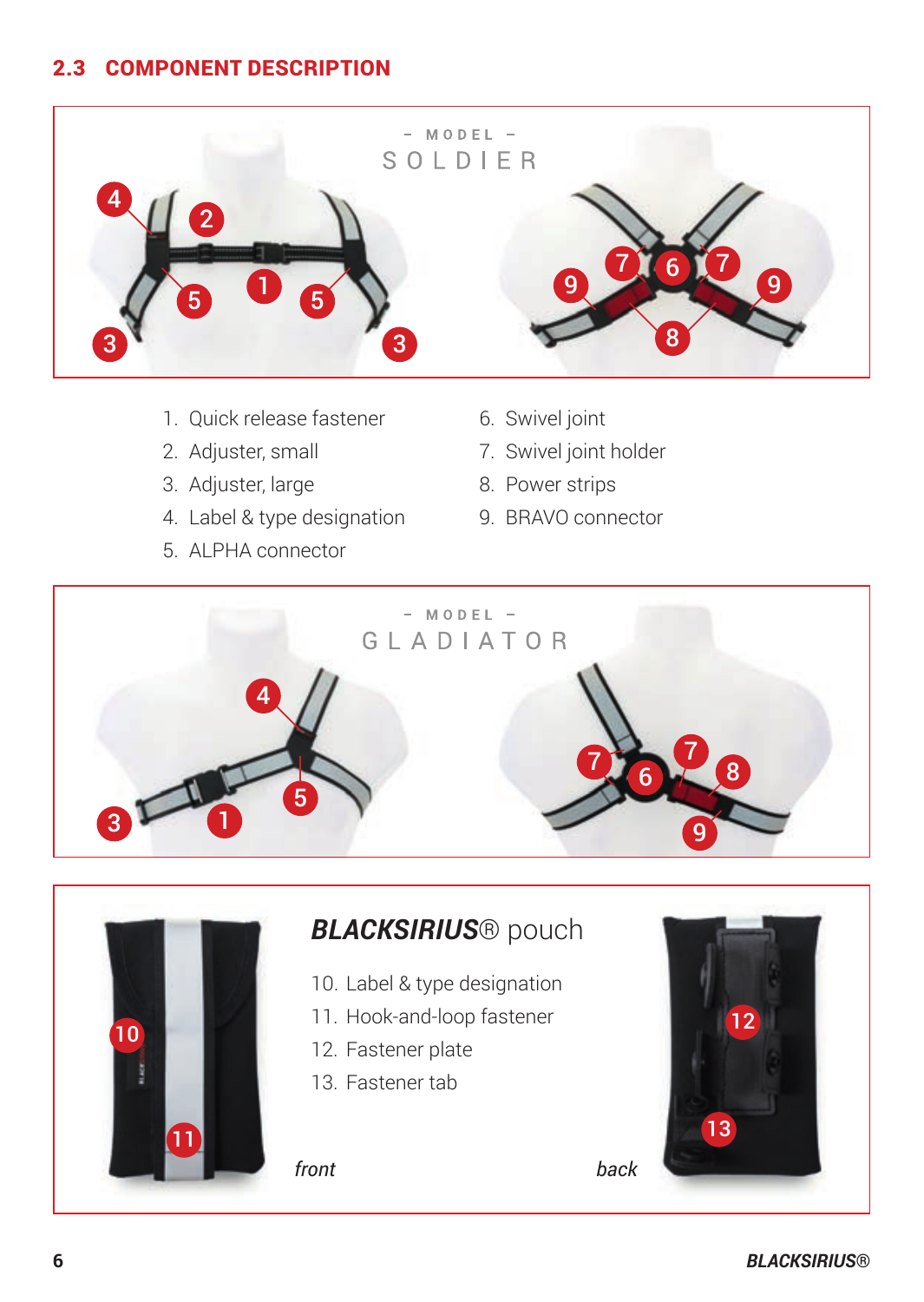#### 2.4 TECHNICAL SPECIFICATIONS

Date of production **See packaging and/or** 

carrier system care label

Service life/expiration date see 3.10 Safety information with regard to service life

Weight **MODEL: SOLDIER** / SIZE XXXS-M 92 g Weight **MODEL: SOLDIER** / SIZE M-XXXL 108 g Weight **MODEL: GLADIATOR** / SIZE XXXS-M 81 g Weight **MODEL: GLADIATOR** / SIZE M-XXXL 92 g SIZE XXXS-M 70 cm - 100 cm chest circumference SIZE M-XXXL **100 cm - 140 cm chest circumference** Pouch dimensions  $(H \times W \times D)$  12 to  $15 \times 8 \times 1$  cm Pouch weight *MODEL: SOLDIER* 32 g Pouch weight *MODEL: GLADIATOR* 33 g Pouch properties and the control of the Water-repellent softshell Range of reflection max. 150 m (low-beam car headlights)

| body height            | Size XXXS-M: 70 cm - 100 cm chest circumference<br>Size M-XXXL: 100 cm - 140 cm chest circumference |        |                 |        |                  |        |        |        |
|------------------------|-----------------------------------------------------------------------------------------------------|--------|-----------------|--------|------------------|--------|--------|--------|
| 195 cm                 | XXXS-M                                                                                              | XXXS-M | M-XXXL          | M-XXXL | M-XXXL           | M-XXXL | M-XXXL | M-XXXL |
| 190 cm                 | XXXS-M                                                                                              | XXXS-M | M-XXXL          | M-XXXL | M-XXXL           | M-XXXL | M-XXXL | M-XXXL |
| 185 cm                 | XXXS-M                                                                                              | XXXS-M | XXXS-M          | M-XXXL | M-XXXL           | M-XXXL | M-XXXL | M-XXXL |
| 180 cm                 | XXXS-M                                                                                              | XXXS-M | XXXS-M          | M-XXXL | M-XXXL           | M-XXXL | M-XXXL | M-XXXL |
| 175 cm                 | XXXS-M                                                                                              | XXXS-M | XXXS-M          | M-XXXL | M-XXXL           | M-XXXL | M-XXXL | M-XXXL |
| 170 cm                 | XXXS-M                                                                                              | XXXS-M | XXXS-M          | M-XXXL | M-XXXL           | M-XXXL | M-XXXL | M-XXXL |
| 165 cm                 | XXXS-M                                                                                              | XXXS-M | XXXS-M          | M-XXXL | M-XXXL           | M-XXXL | M-XXXL | M-XXXL |
| 160 cm                 | XXXS-M                                                                                              | XXXS-M | XXXS-M          | XXXS-M | M-XXXL           | M-XXXL | M-XXXL | M-XXXL |
| 155 cm                 | XXXS-M                                                                                              | XXXS-M | XXXS-M          | XXXS-M | M-XXXL           | M-XXXL | M-XXXL | M-XXXL |
| 150 cm                 | XXXS-M                                                                                              | XXXS-M | XXXS-M          | XXXS-M | M-XXXL           | M-XXXL | M-XXXL | M-XXXL |
| chest<br>circumference | 70 cm                                                                                               | 80 cm  | $90 \text{ cm}$ | 100 cm | $110 \text{ cm}$ | 120 cm | 130 cm | 140 cm |

#### 2.5 SIZE CHART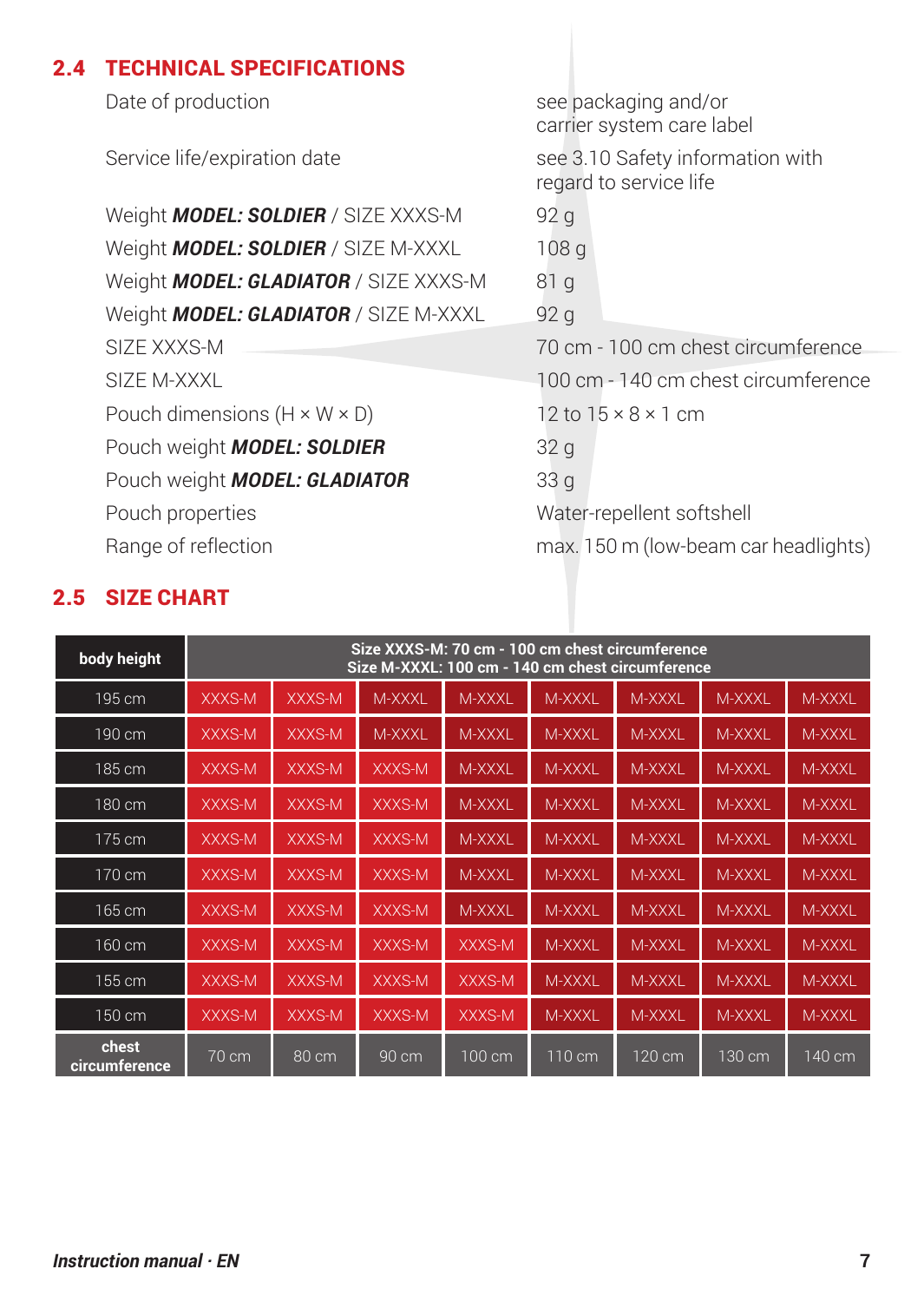# 2.6 CERTIFICATION MARKS

| Mark / label                         | Significance                                                                                                                                                                                                                                                                                                                                                                                                                                        |  |  |  |  |
|--------------------------------------|-----------------------------------------------------------------------------------------------------------------------------------------------------------------------------------------------------------------------------------------------------------------------------------------------------------------------------------------------------------------------------------------------------------------------------------------------------|--|--|--|--|
| $\epsilon$                           | The CE certification mark on a product signifies that the pro-<br>duct meets the fundamental requirements of the PPE-requlation<br>2016/425, risk category II and EN 13356:2001 as harmonized<br>in the EU Official Journal. <b>BLACKSIRIUS</b> ® carrier systems are<br>PPE (personal protection equipment) for medium danger and/or<br>risk and have been tested and certified by the notified body: TÜV<br>Rheinland LGA Products GmbH: No.0197. |  |  |  |  |
|                                      | Read the instructions carefully and ensure that you that you have<br>understood them before you use <b>BLACKSIRIUS</b> ® PPE.                                                                                                                                                                                                                                                                                                                       |  |  |  |  |
| Number of washes<br>max. $50 \times$ | 50 delicate machine wash cycles quaranteed<br>according to manufacturer specification.                                                                                                                                                                                                                                                                                                                                                              |  |  |  |  |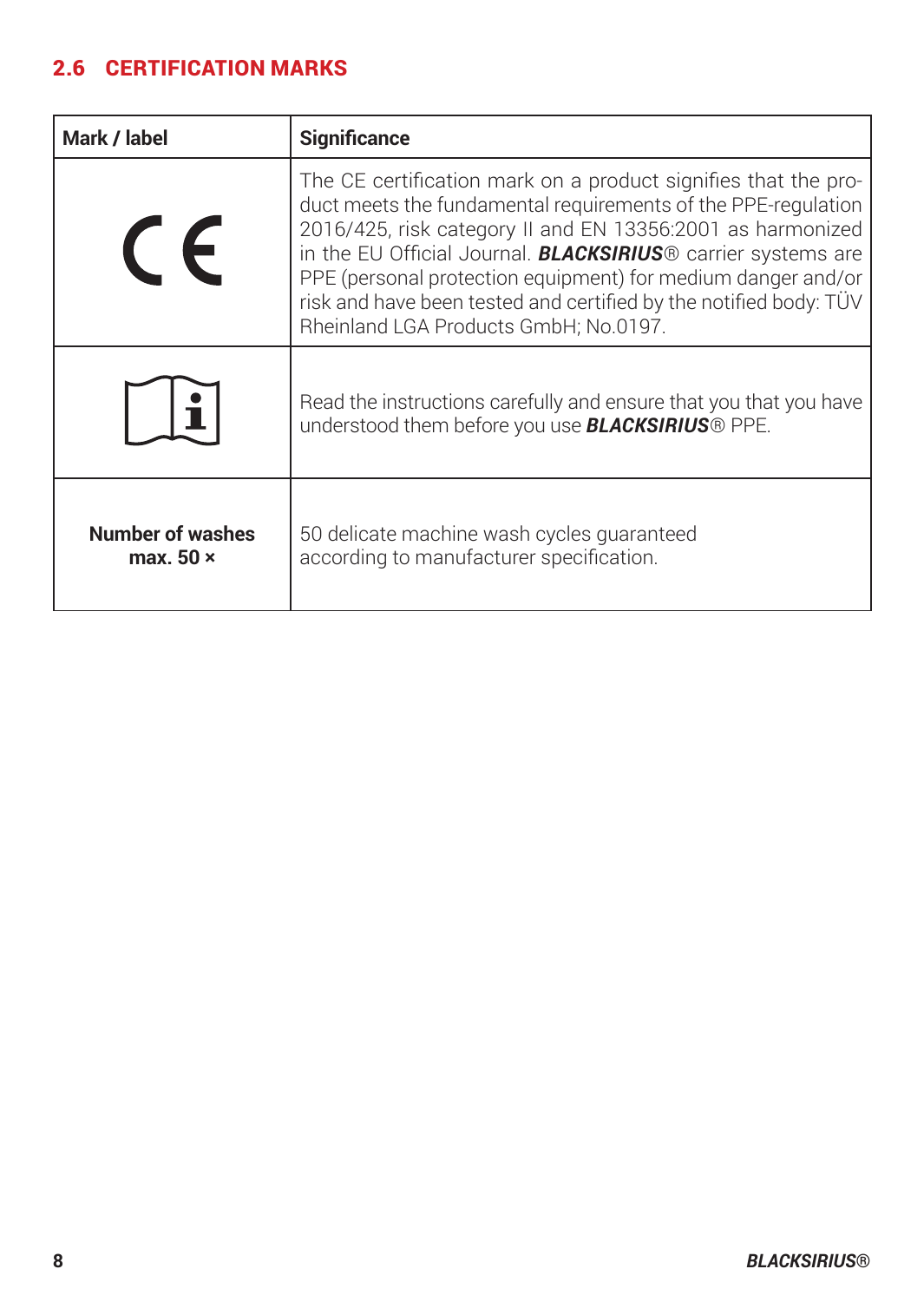# 3. SAFETY INFORMATION

## 3.1 GENERAL SAFETY INFORMATION

The carrier systems comply with the requirements of European Norm EN 13356:2001. Safety performance is guaranteed only if the carrier systems being worn have the appropriate size and have been properly fastened.

## 3.2 SAFETY INFORMATION REGARDING PROPER USE

The swivel joint holders have been developed with a predetermined breaking point. This is for your own safety to prevent getting caught when falling from a bicycle, horse, motorcycle, and/or under other conditions. The swivel joint holders will not break if used and/or worn properly in accordance with manufacturer specifications.

Weight-loading of the carrier system with more than the **BLACKSIRIUS**® pouch + contents is not permitted.

Violent pulling and/or tearing at the *BLACKSIRIUS*® carrier systems should be avoided and/or prevented

To ensure that the reflectors are well visible in twilight, limited visibility, and/or at night, the *BLACKSIRIUS*® carrier systems must be worn over clothing; this is intended to increase your personal safety.

In the event of improper use and/or fitting of the *BLACKSIRIUS*® carrier systems, the owner ND Design, the company ND Design, the brand *BLACKSIRIUS*®, cooperation partners, manufacturers, and/or retailers of the products cannot be held liable for damages and product warranty claims.

## 3.3 SAFETY INFORMATION REGARDING STORAGE

The carrier systems should be stored in their original packaging in a cool, dry, and dustfree environment far from heat sources and direct light.

Ensure that the product is stored in its original packaging.

Store the product at a temperature between +5°C and +40° C at a relative humidity of max. 50 % at +40° C.

## 3.4 SAFETY INFORMATION REGARDING TRANSPORT

The carrier systems should be transported in their original packaging in a cool, dry, and dust-free environment far from heat sources and direct light.

## 3.5 SAFETY INFORMATION REGARDING USE

Violent pulling and/or tearing at the *BLACKSIRIUS*® carrier systems should be avoided and/or prevented.

Prior to use, it should be ensured that the carrier systems are clean and free of tears, torn seams, or other defects that could impair their features.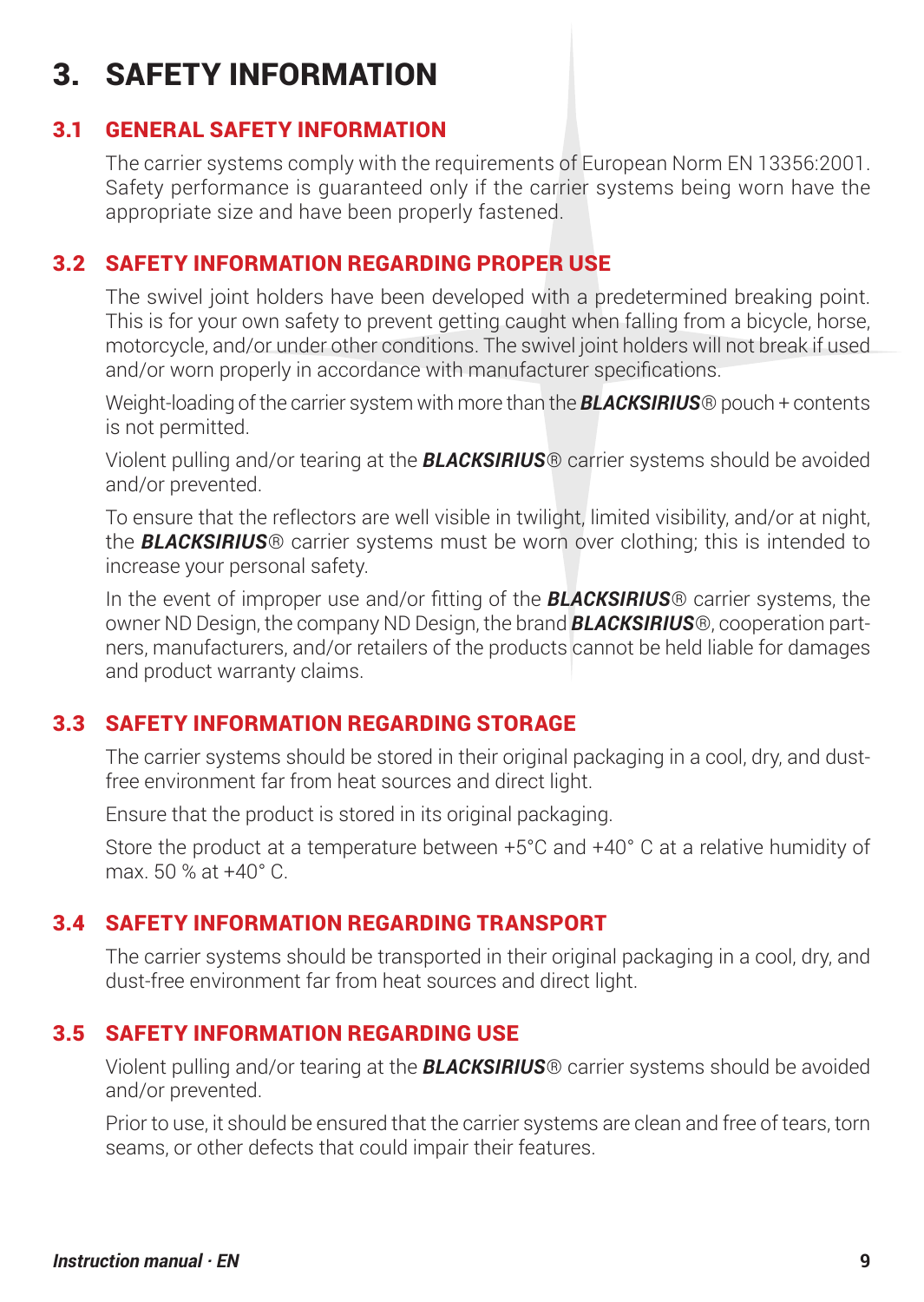#### 3.6 SAFETY INFORMATION REGARDING CLEANING

The visibility features of the carrier systems should be regarded as an impairment if the carrier systems are not entirely clean or unauthorized changes have been made to them.

A maximum of 50 delicate machine wash cycles are guaranteed according to manufacturer specification.

#### 3.7 SAFETY INFORMATION REGARDING MAINTENANCE

Do not iron the reflector strips.

#### 3.8 SAFETY INFORMATION REGARDING INSPECTION

Prior to use, it should be ensured that the carrier systems are clean and free of tears, torn seams, or other defects that could impair their features.

#### 3.9 SAFETY INFORMATION REGARDING LIMITS OF USE

The reflectors are highly reflective and light up in twilight, limited visibility, and at night.

The *BLACKSIRIUS*® carrier systems should not be used for protection against chemical risks, heat and fire, cold, electricity, or any other types of risks.

The carrier systems are free of allergenic substances.

#### 3.10 SAFETY INFORMATION REGARDING SERVICE LIFE

A max. of 50 delicate machine wash cycles are guaranteed according to manufacturer specification.

The specified maximum number of wash cycles (50 ×) is not the only factor to influence service life of the carrier systems. Light, heat, cold, humidity, frequent use, soiling, wear, the effect of chemicals, contamination, e.g., with dirt and oil, can also reduce service life.

These carrier systems have a limited service life. However, service life is also dependent on wear, user care, and environmental conditions. A specific duration of service life cannot, therefore, be determined. Long service life can only be achieved if all the instructions provided in this manufacturer information are observed.

Heavy soiling of the carrier systems and wear of the reflective materials can considerably reduce the protective effect.

#### 3.11 SAFETY INFORMATION REGARDING PROPER DISPOSAL

The carrier systems must be recycled.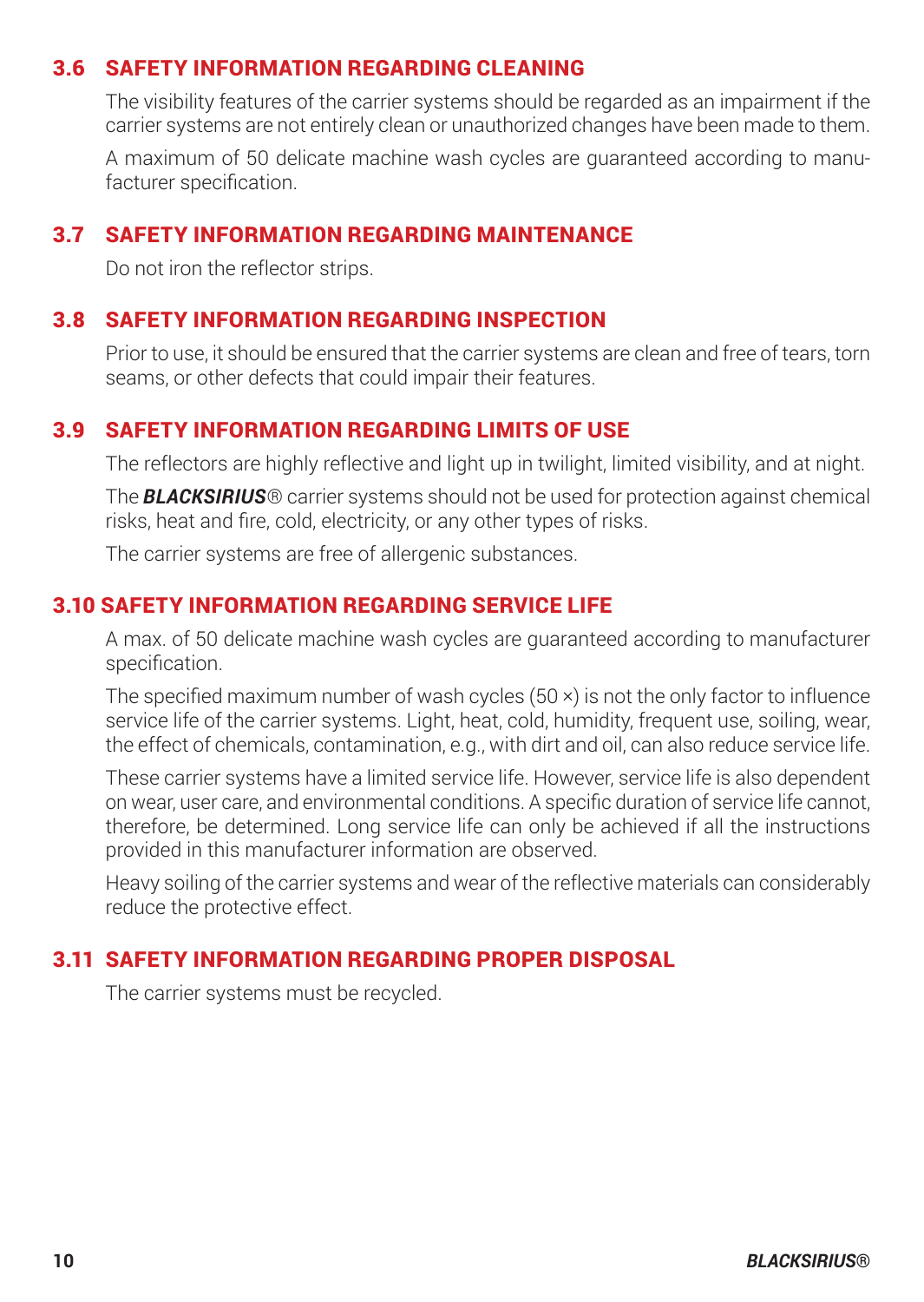# 4. USE

# 4.1 ATTACHING THE POUCHES AND ADJUSTING THE CARRIER SYSTEMS



#### *MODEL: SOLDIER*

Place the reflector side of the (5) **ALPHA connector** on the (12) **fastener plate** and (13) **fastener tab** of the *BLACKSIRIUS*® pouch. Close snap fasteners. Done.



#### *MODEL: GLADIATOR*

Place the reflector side of the (5) **ALPHA connector** on the (12) **fastener plate** and (13) **fastener tab** of the *BLACKSIRIUS*® pouch. Close snap fasteners. Done.





#### *MODEL: SOLDIER*

To reduce the size of the carrier system, slide the (3) **adjuster, large**, towards the (5) **ALPHA connector** and the (9) **BRAVO connector**. Sliding the (3) **adjusters, large**, away from the (4) **ALPHA connector** and the (9) **BRAVO connector** increases the size. Ensure that the belts have equal length by comparing the (5) **ALPHA connectors** and the (3) **adjusters, large**.

**Note:** Carrier systems should be adjusted in a way that there is light tension on the (8) **power strips**.

#### *MODEL: GLADIATOR*

Adjust to size required using the (1) **quick release fastener** and secure excess length using the (3) **adjuster, large**.

**Note:** Carrier systems should be adjusted in a way that there is light tension on the (8) **power strips**.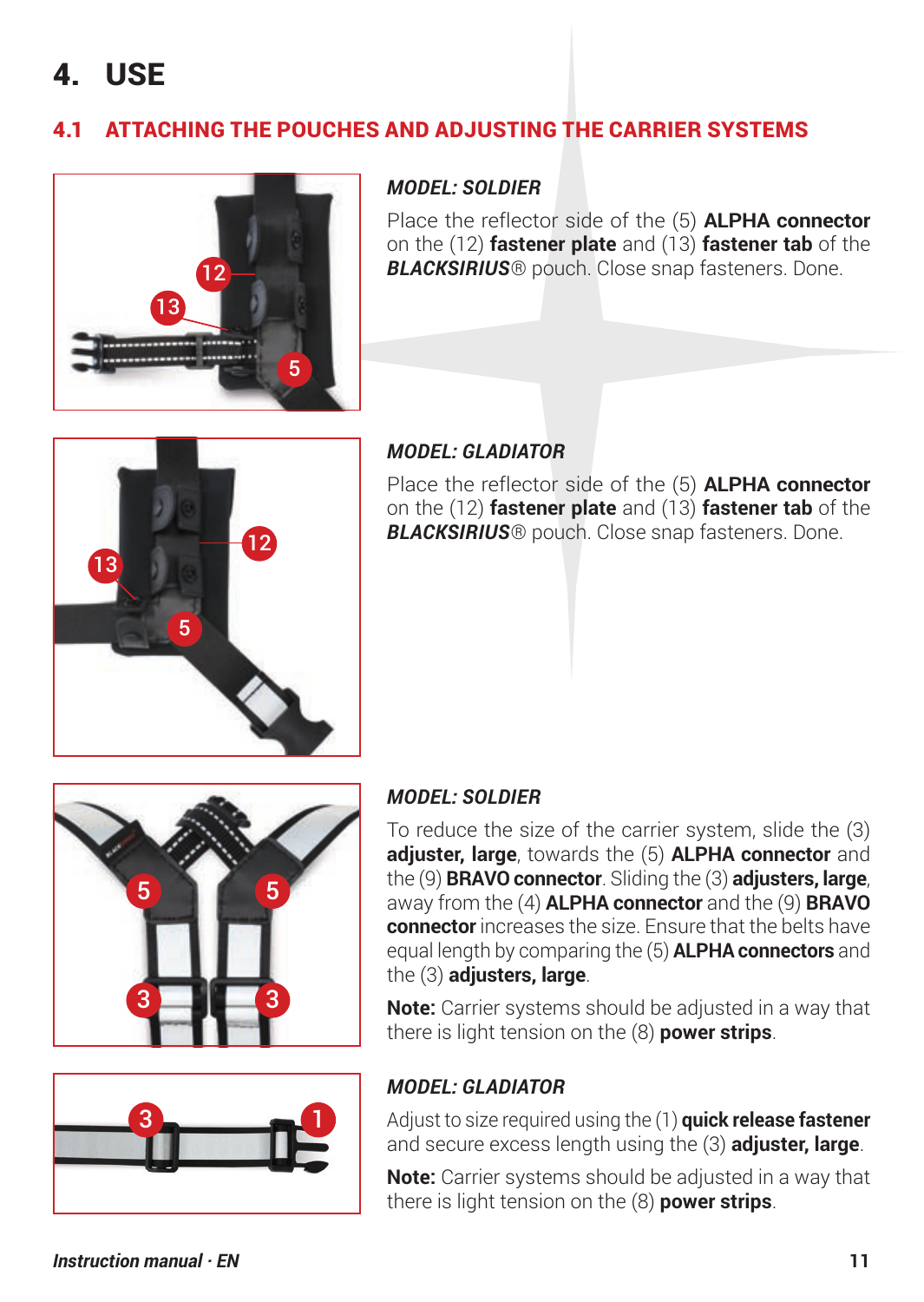## 4.2 PUTTING ON THE CARRIER SYSTEMS



#### *MODEL: SOLDIER*

The (1) **quick release fastener** must lie approx. 2 finger widths below the upper edge of the sternum with the system belts resting on the shoulders. Do not fasten the 20-mm-belt of the (1) **quick release fastener** against tension.



#### *MODEL: SOLDIER*

The (6) **swivel joint** must be situated centrally between the shoulder blades. Its fit can be adjusted individually along the vertical axis, taking into account that the (1) **quick release fastener** (front) remains approx. 2 finger widths below the upper edge of the sternum. Attention should be paid to ensuring that there is light tension on the (8) **power strips**.



#### *MODEL: GLADIATOR*

Here, you can individually adjust where to position the *BLACKSIRIUS*® pouch. On the chest or in the shoulder region.



 $\hat{\wedge}$  warning

#### *MODEL: GLADIATOR*

The (5) **swivel joint** does *not require* being situated centrally between the shoulder blades. The carrier system *MODEL: GLADIATOR* is worn over the left shoulder only. Attention should be paid to ensuring that there is light tension on the (8) **power strip**.

Violent pulling and/or tearing at the *BLACKSIRIUS*® carrier systems should be avoided and/or prevented.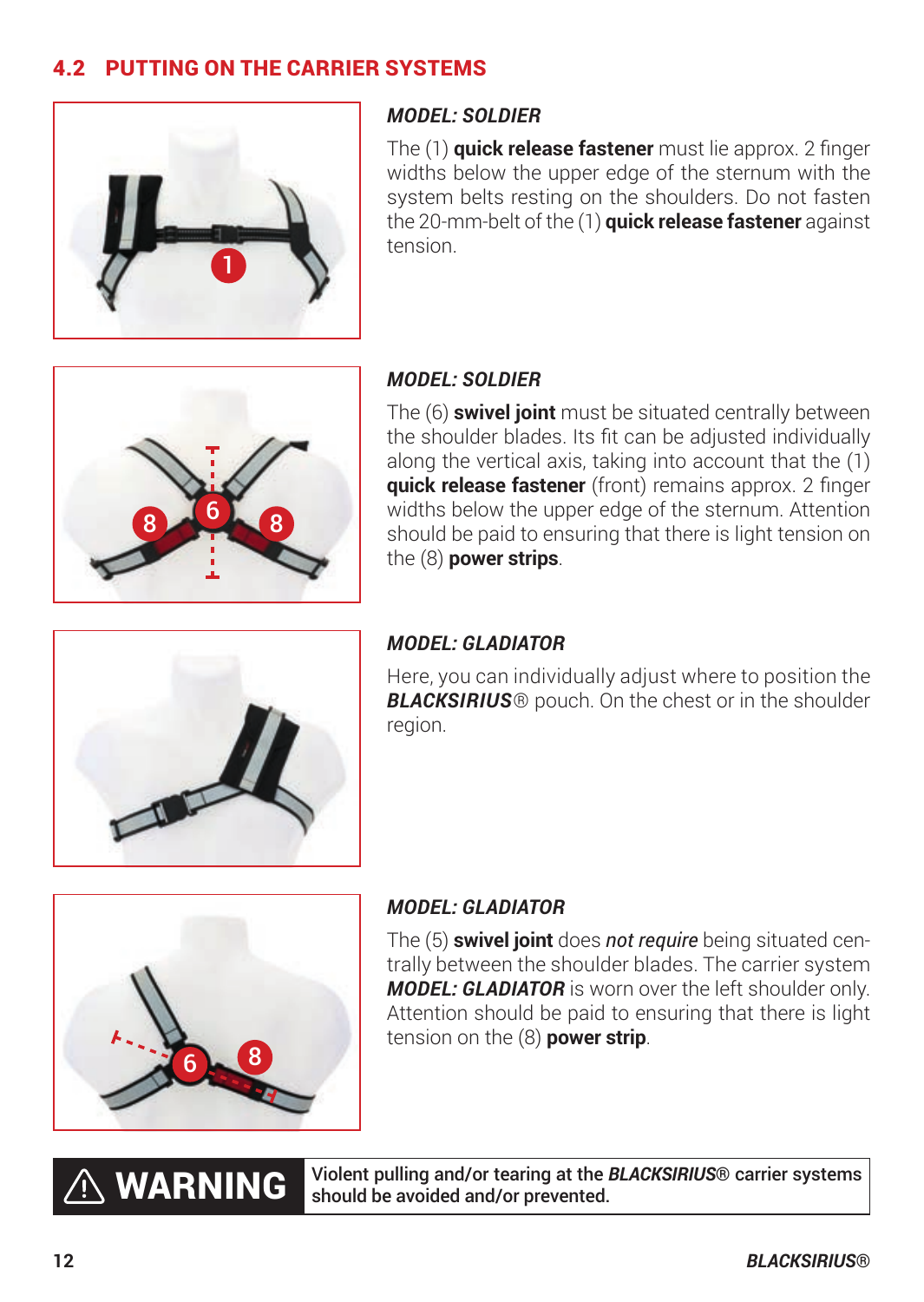# 5. CLEANING / CARE INSTRUCTIONS

- + Do not iron the reflector strips.
- Reflector strips may crease lightly before and after washing. This does not affect the reflectors' extraordinary power of radiance.
- 50 delicate machine wash cycles guaranteed according to manufacturer specification. Typically, wiping the reflectors with a clean, moist, chemical- or detergent-free microfiber cloth is entirely sufficient.
- Clean the PPE when it becomes dirty.
- ND Design recommends documenting washes of the carrier systems (logging on page 13). Abrasive, pungent, and aggressive cleaning agents or rough cleaning cloths may not be used.



# look good be seen slight matters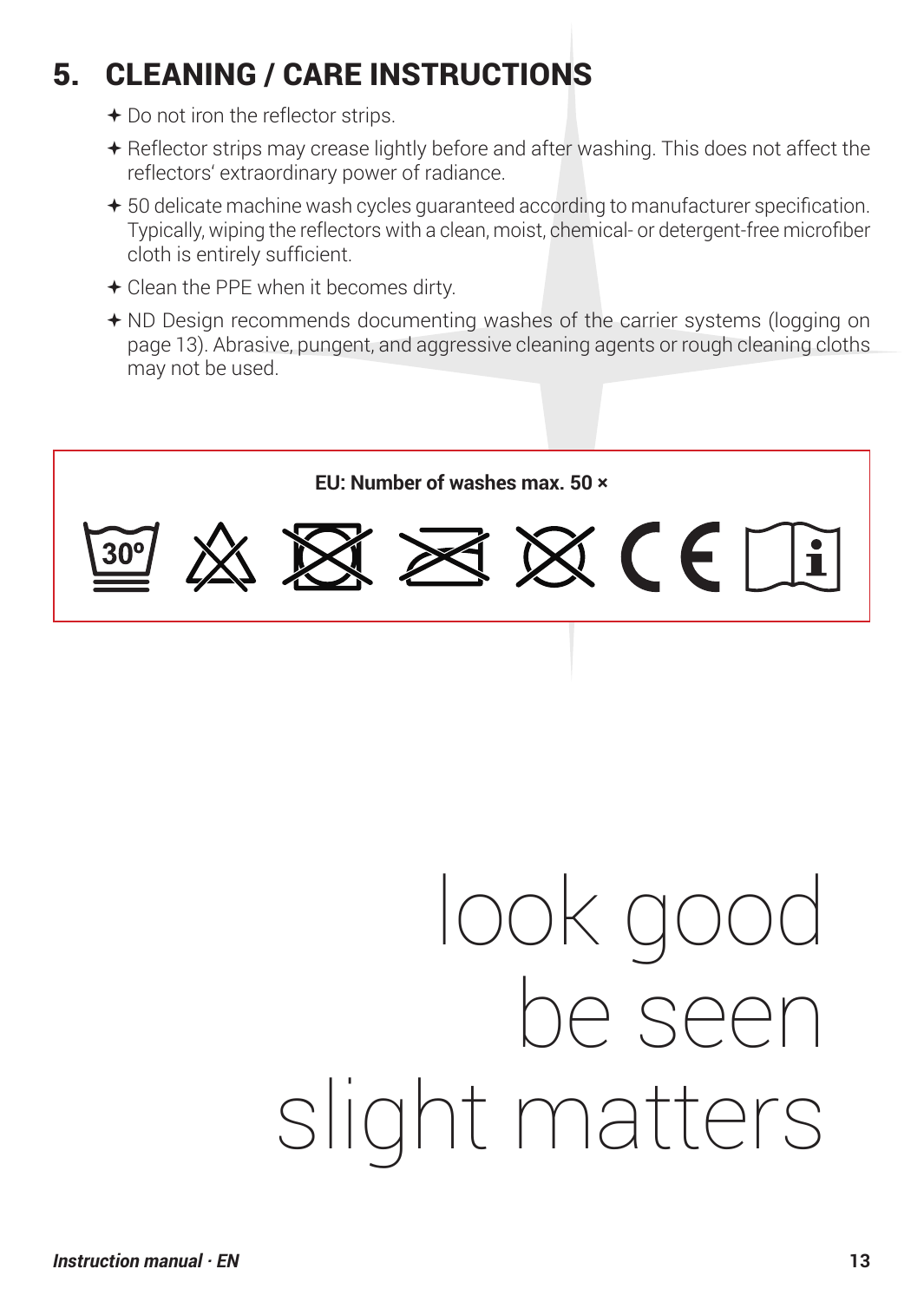# 6. EU DECLARATION OF CONFORMITY

ND Design hereby declares that the PPE *BLACKSIRIUS*® *MODEL: SOLDIER* and *MODEL: GLADIATOR* conforms with the following European directives and basic requirements:

 PPE-regulation 2016/425, risk category II and EN 13356:2001 as harmonized in the EU Official Journal

The PPE *BLACKSIRIUS*® *MODEL: SOLDIER* and *MODEL: GLADIATOR* conforms with the following norms and/or other normative documents:

EN 13356:2001

The body notified in the following has conducted the intervention as described below and passed the EU Type Examination Certificate:

- Name of the designated body: TÜV Rheinland LGA Products GmbH
- 

+ Address: Tillystr. 2, 90431 Nuremberg<br>← Country: Germany

+ Country: Germ<br>← Identifikationsnummer: 0197  $\triangleq$ Identifikationsnummer:

The complete text of the EU Type Examination Certificate is available under the following URL: **www.nddesign.eu**

# 7. MANUFACTURER'S DATA

## MANUFACTURER

Nebras Darab ND Design Einzelunternehmen Bliespromenade 5 D-66538 Neunkirchen

**ND** design

## **CONTACT**

Business customer: info@nddesign.eu Consumer: info@blacksirius.de

## INTERNET

Homepage: www.nddesign.eu www.blacksirius.de Facebook: www.facebook.com/BLACKSIRIUS Instagram: www.instagram.com/BLACKSIRIUS

#### **Made in Germany**